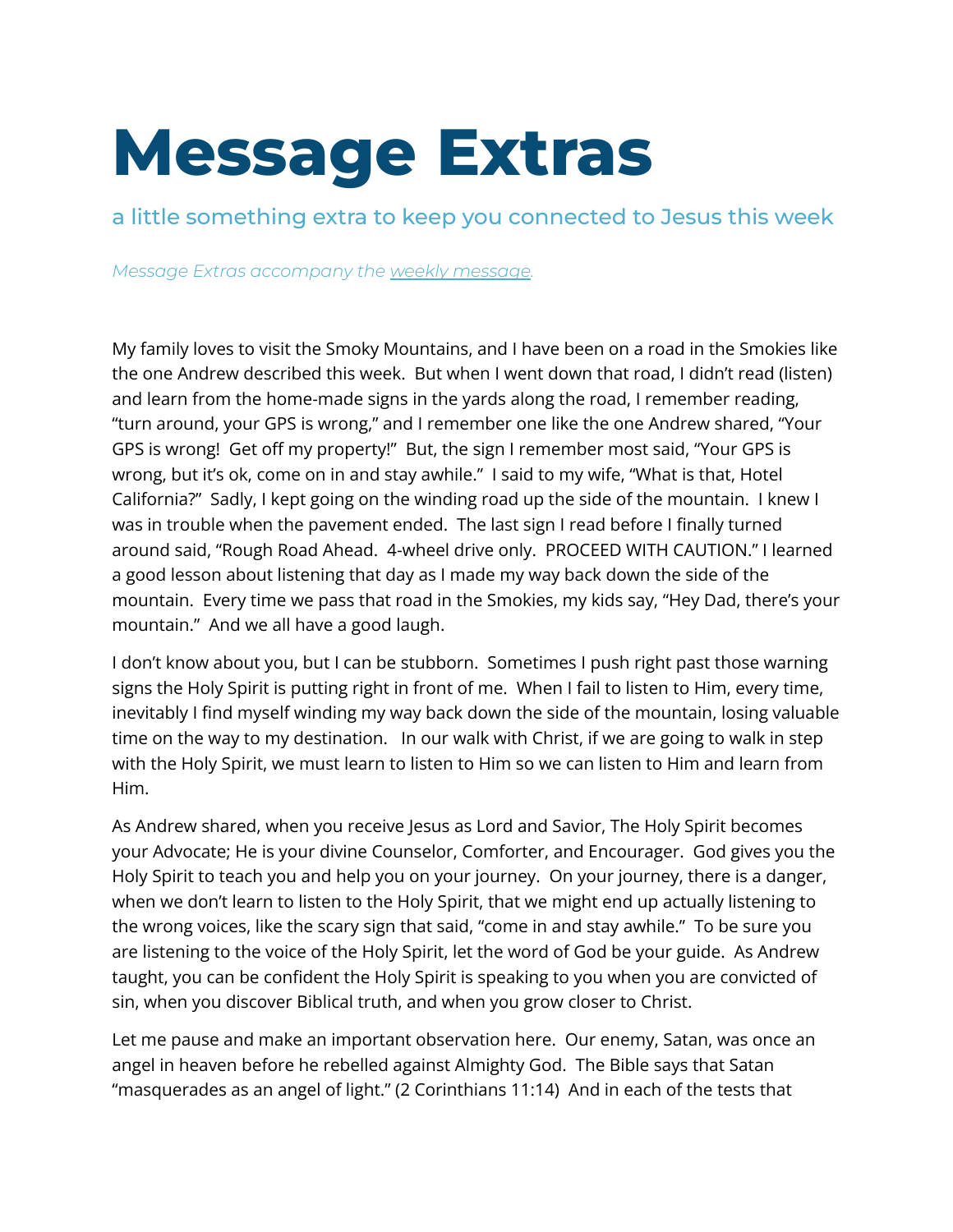Andrew shared to be sure you are listening to the Holy Spirit, Satan will seek to masquerade and mimic the work of the Holy Spirit in order to lead you astray. Here are some additional tests to consider as you learn to listen to the Holy Spirit:

- Where the Holy Spirit gently convicts of sin to lead you to repentance and freedom in Christ, the enemy accuses you of sin and heaps shame on you to keep you in bondage to sin.
- Where the Holy Spirit leads you to truth and guides you in truth, the enemy is a liar and even seeks to convince you a lie is the truth.
- Where the Holy Spirit leads you to know Christ and the power of His salvation, the enemy wants to convince you that it is weakness to trust God and that God is holding you back.

Ultimately, any voice, any message, that speaks contrary to the Word of God, is not the voice of the Holy Spirit. The Holy Spirit will never lead you in a path that is contrary to His own word.

Finally, some of you might be thinking, "Why doesn't the Holy Spirit just speak to us plainly and clearly and tell us exactly what to do!?!" To which I respond, HE HAS! "All Scripture is God-breathed and is useful for teaching, rebuking, correcting and training in righteousness, so that the servant of God may be thoroughly equipped for every good work." (2 Timothy 3:16-17) AND "Every word of God is flawless; He is a shield to those who take refuge in him." (Proverbs 30:5) Take it from me, when God has to speak to me plainly and clearly, as that sign in the Smokies that read "PROCCED WITH CAUTION" did, it is because I am not walking in step with the Holy Spirit.

Do you want the Holy Spirit to speak to you, start every day by reading the word of God, and when you read the word of God, pray a very simple prayer found in God's word, "Speak Lord, for your servant is listening?" (I Samuel 3:10) Open your spiritual ears to listen and your heart to learn and you will be amazed at all the Holy Spirit has for you to learn. Blessings my friends!

- Think back to a time in your life when you ignored obvious warning signs. What lesson did you learn? Did you have to learn that lesson again?
- God has given you His word. What keeps you from reading His word, so you are able to listen and learn from the Holy Spirit? What changes do you need to make today to read God's word every day?
- Small Group / Bible Study challenge: In the above discussion, the example is given that the Holy Spirit speaks to us through the written word of God. According to the word of God, what are some other ways the Holy Spirit speaks to the children of God? (Here are a few passages to get you started: Job 33:14; Romans 12:6-8; Psalm 119:67-68; Psalm 19:1-2)